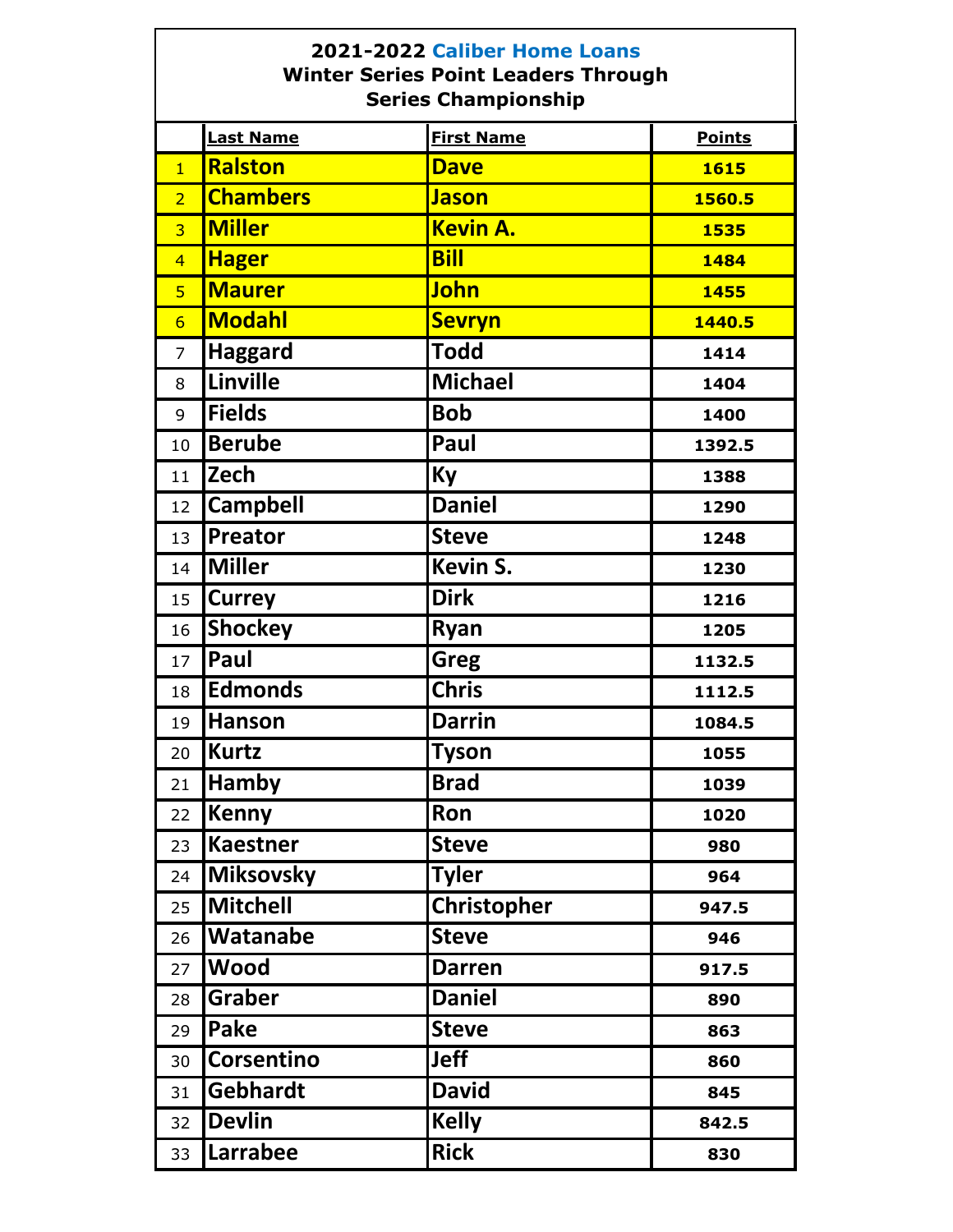| 34 | <b>Winch</b>    | Ron            | 827.5 |
|----|-----------------|----------------|-------|
| 35 | <b>Jenkins</b>  | <b>Brandon</b> | 790   |
| 36 | Linville        | <b>Carson</b>  | 780   |
| 37 | <b>Meyers</b>   | Coby           | 750   |
| 38 | <b>Wienkers</b> | <b>Mike</b>    | 750   |
| 39 | <b>Willette</b> | Josh           | 725   |
| 40 | <b>Perrino</b>  | Dan            | 715   |
| 41 | <b>Vollrath</b> | <b>Ben</b>     | 686.5 |
| 42 | <b>Verduin</b>  | <b>Jack</b>    | 682.5 |
| 43 | <b>Kruhlak</b>  | <b>Rees</b>    | 677.5 |
| 44 | <b>Gonzales</b> | <b>Moises</b>  | 665   |
| 45 | Weymouth        | <b>Tanner</b>  | 651.5 |
| 46 | Frank           | Jason          | 645   |
| 47 | Jeide           | <b>Marty</b>   | 625   |
| 48 | <b>Tenpas</b>   | Don            | 600   |
| 49 | <b>Warner</b>   | <b>Darryl</b>  | 600   |
| 50 | <b>Eliason</b>  | Greg           | 599   |
| 51 | Louzao          | <b>Tony</b>    | 597.5 |
| 52 | <b>Temer</b>    | Paul           | 597.5 |
| 53 | Weymouth        | <b>Dave</b>    | 576.5 |
| 54 | <b>Biddle</b>   | <b>Chad</b>    | 545   |
| 55 | <b>Wade</b>     | Anthony        | 534   |
| 56 | Hoagland        | Paul           | 515   |
| 57 | <b>Ireland</b>  | <b>Dane</b>    | 515   |
| 58 | Knutzen         | Dan            | 505   |
| 59 | <b>Edwards</b>  | Joseph         | 502   |
| 60 | <b>Vance</b>    | Jason          | 485   |
| 61 | Wolslegel       | Ryan           | 457.5 |
| 62 | Locker          | <b>Brady</b>   | 452.5 |
| 63 | <b>Carlson</b>  | <b>Mike</b>    | 450   |
| 64 | Joslin          | Jon            | 450   |
| 65 | <b>King</b>     | James          | 450   |
| 66 | <b>Miller</b>   | Matt D.        | 450   |
| 67 | <b>Teske</b>    | <b>Steve</b>   | 450   |
| 68 | <b>Nyberg</b>   | <b>Eric</b>    | 440   |
| 69 | <b>Jenkins</b>  | <b>Dustin</b>  | 420   |
| 70 | <b>Murillo</b>  | Herman         | 406.5 |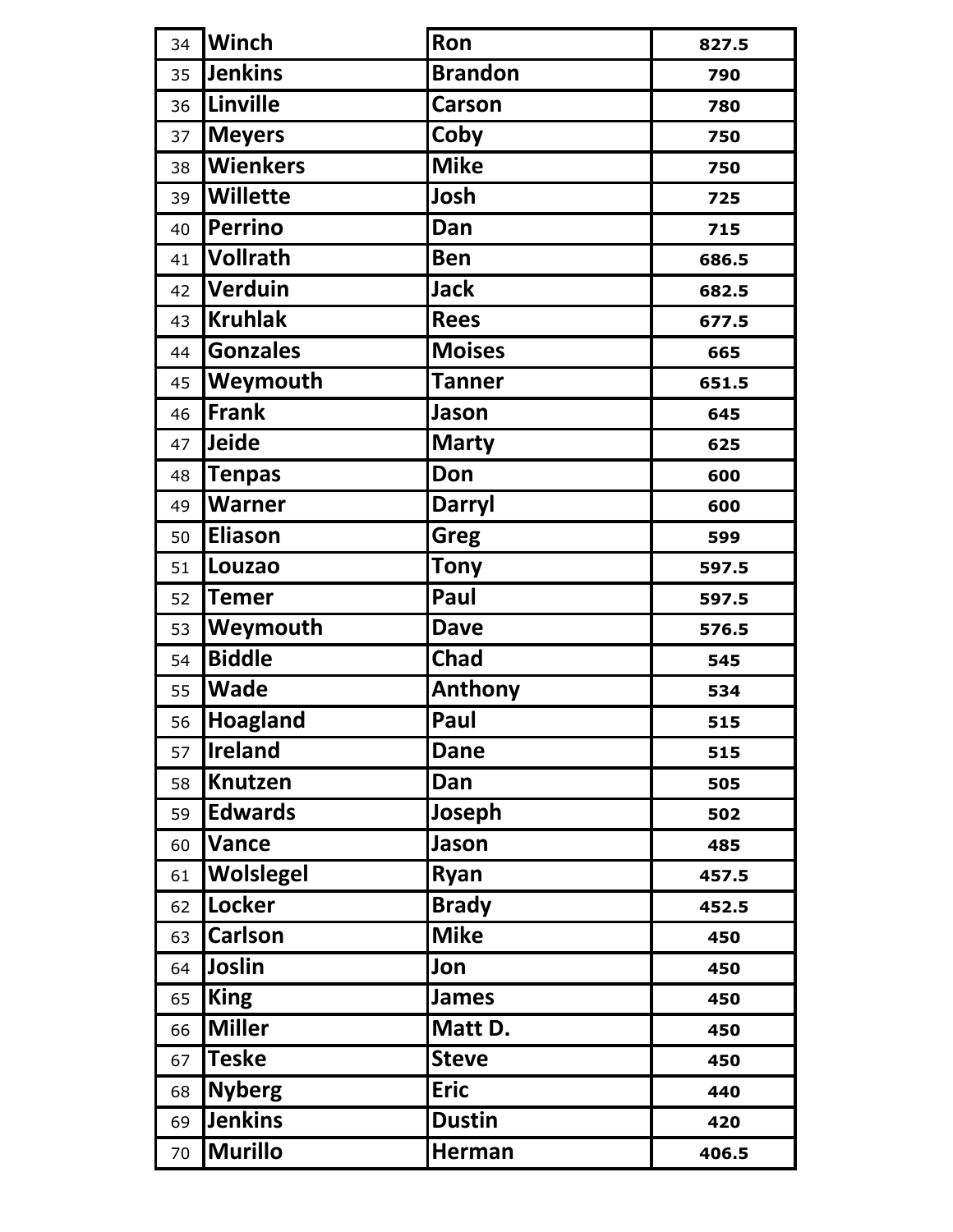| 71  | <b>Feigal</b>    | Jordan         | 400   |
|-----|------------------|----------------|-------|
| 72  | <b>Kendrick</b>  | Cody           | 400   |
| 73  | <b>Saben</b>     | <b>Scott</b>   | 400   |
| 74  | <b>Skogmo</b>    | <b>Troy</b>    | 385   |
| 75  | Young            | William        | 381   |
| 76  | <b>Broekstra</b> | <b>Michael</b> | 375   |
| 77  | <b>Hernandez</b> | <b>Conde</b>   | 375   |
| 78  | Hill             | Greg           | 375   |
| 79  | <b>Hodgin</b>    | <b>Tye</b>     | 375   |
| 80  | Larson           | Johnny         | 375   |
| 81  | <b>Munson</b>    | Larry          | 375   |
| 82  | <b>Neely</b>     | <b>Steve</b>   | 375   |
| 83  | Reisner          | <b>Eric</b>    | 375   |
| 84  | <b>Hamblin</b>   | <b>Michael</b> | 370   |
| 85  | <b>Manao</b>     | Justin         | 362   |
| 86  | Green            | Sam            | 355   |
| 87  | Peterson         | Paul           | 350   |
| 88  | <b>Sible</b>     | <b>Mike</b>    | 350   |
| 89  | <b>Visten</b>    | <b>Tyler</b>   | 350   |
| 90  | Gerner           | Curt           | 345   |
| 91  | Laffoon          | Jon            | 325   |
| 92  | Pak              | Jin            | 325   |
| 93  | Noe              | <b>Mark</b>    | 317   |
| 94  | <b>Sanders</b>   | Yancey         | 309   |
| 95  | Graham           | <b>Kevin</b>   | 300   |
| 96  | <b>Manao</b>     | <b>Victor</b>  | 300   |
| 97  | <b>Moore</b>     | <b>Charles</b> | 300   |
| 98  | Ormsby           | <b>Mike</b>    | 300   |
| 99  | <b>Shenton</b>   | <b>Austin</b>  | 300   |
| 100 | <b>Stites</b>    | <b>Jerry</b>   | 300   |
|     | 101 Wright       | Jim            | 300   |
|     | 102 Lemos        | Ryan           | 275   |
|     | 103 Pickering    | Paul           | 275   |
|     | 104 Johnson      | <b>Derek</b>   | 270   |
|     | 105 Tawes        | <b>Shaun</b>   | 267.5 |
|     | 106 Manao        | Zach           | 253   |
| 107 | <b>Burkhart</b>  | Larry          | 250   |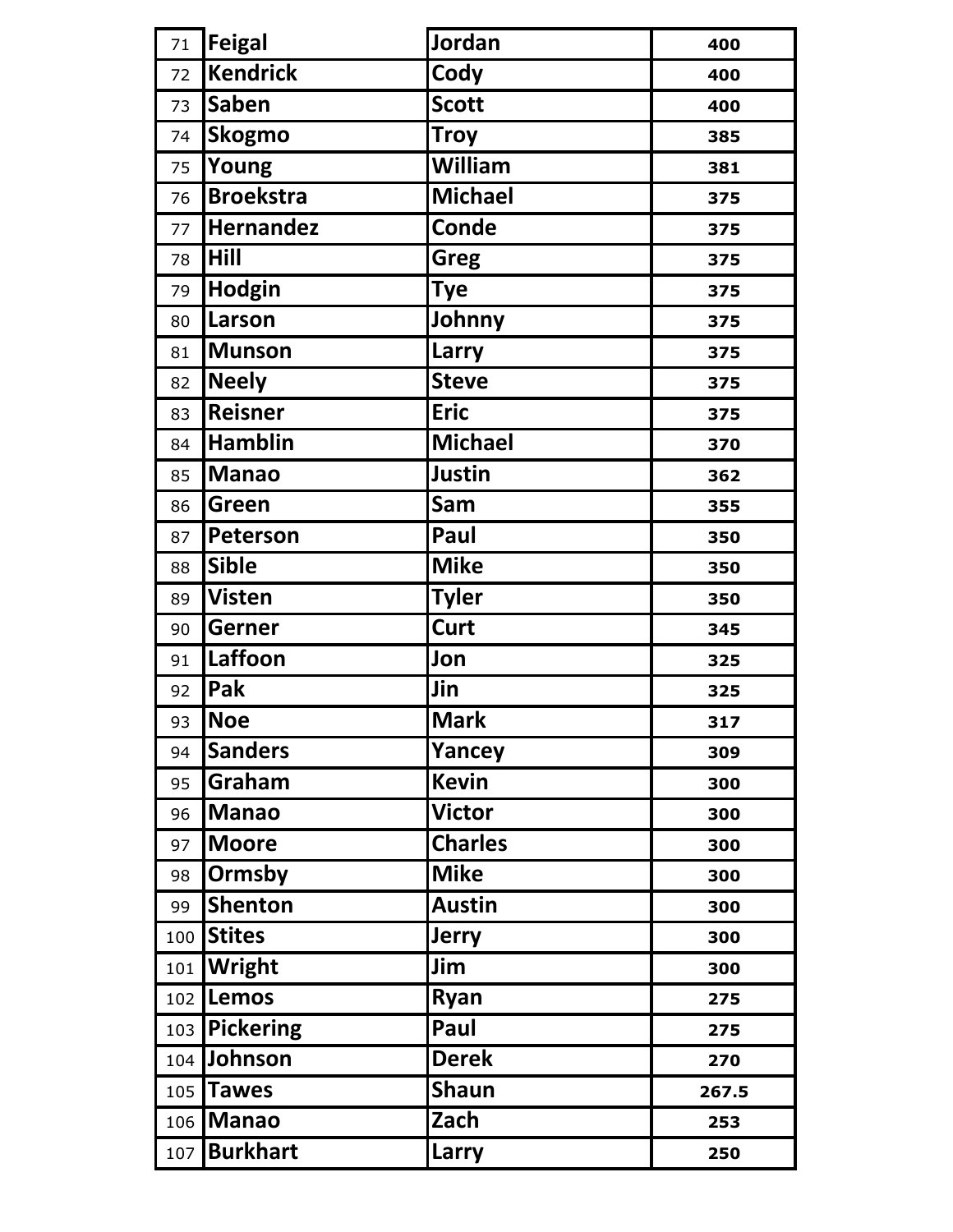|     | 108 Davis               | <b>Halen</b>   | 250   |
|-----|-------------------------|----------------|-------|
|     | 109   Warner            | <b>Bob</b>     | 250   |
|     | 110 Russell             | Gary           | 234   |
|     | 111 Bennett             | <b>Doug</b>    | 233   |
|     | $112$ Tinsley           | <b>Keith</b>   | 231.5 |
|     | 113 Van                 | <b>Charlie</b> | 227.5 |
|     | 114 Carson              | Sam            | 225   |
|     | 115 Chambers            | Jim            | 225   |
|     | 116 Cooper              | <b>Brian</b>   | 225   |
|     | 117 Dunham              | <b>David</b>   | 225   |
|     | 118 Fuchs               | John           | 225   |
|     | 119 Gillespie           | John           | 225   |
|     | 120 Hart                | Andy           | 225   |
|     | 121 Hurlbut             | <b>Reid</b>    | 225   |
|     | 122 <i>Ingman</i>       | <b>Brock</b>   | 225   |
|     | 123 Lewis               | <b>Patrick</b> | 225   |
|     | $\overline{124}$ Miller | <b>Matthew</b> | 225   |
|     | 125 Osborn              | Dana           | 225   |
| 126 | Roth                    | Cody           | 225   |
| 127 | <b>Swift</b>            | Connor         | 225   |
|     | 128   Welle             | <b>Matt</b>    | 225   |
|     | 129   Wens              | <b>Rocky</b>   | 225   |
|     | 130 Jones               | <b>Doug</b>    | 212.5 |
|     | 131 Twedt               | Paul           | 205   |
|     | 132 Dale                | <b>Brandon</b> | 200   |
|     | 133 Dirks               | <b>Dustin</b>  | 200   |
|     | 134 Fitzgerlald         | Sean           | 200   |
|     | 135 Gibson              | <b>Bennett</b> | 200   |
|     | 136 Henderson           | Jim            | 200   |
|     | 137 Hendrickson         | Ken            | 200   |
|     | 138 Robbins             | <b>Blake</b>   | 200   |
|     | 139 Stephens            | <b>Connor</b>  | 200   |
|     | 140 Youngren            | Ace            | 200   |
|     | 141 <b>Brown</b>        | <b>Craig</b>   | 195   |
|     | 142 Cormack             | Ken            | 195   |
|     | 143 Lewis               | Andy           | 195   |
|     | 144   Morrell           | <b>Jeremy</b>  | 195   |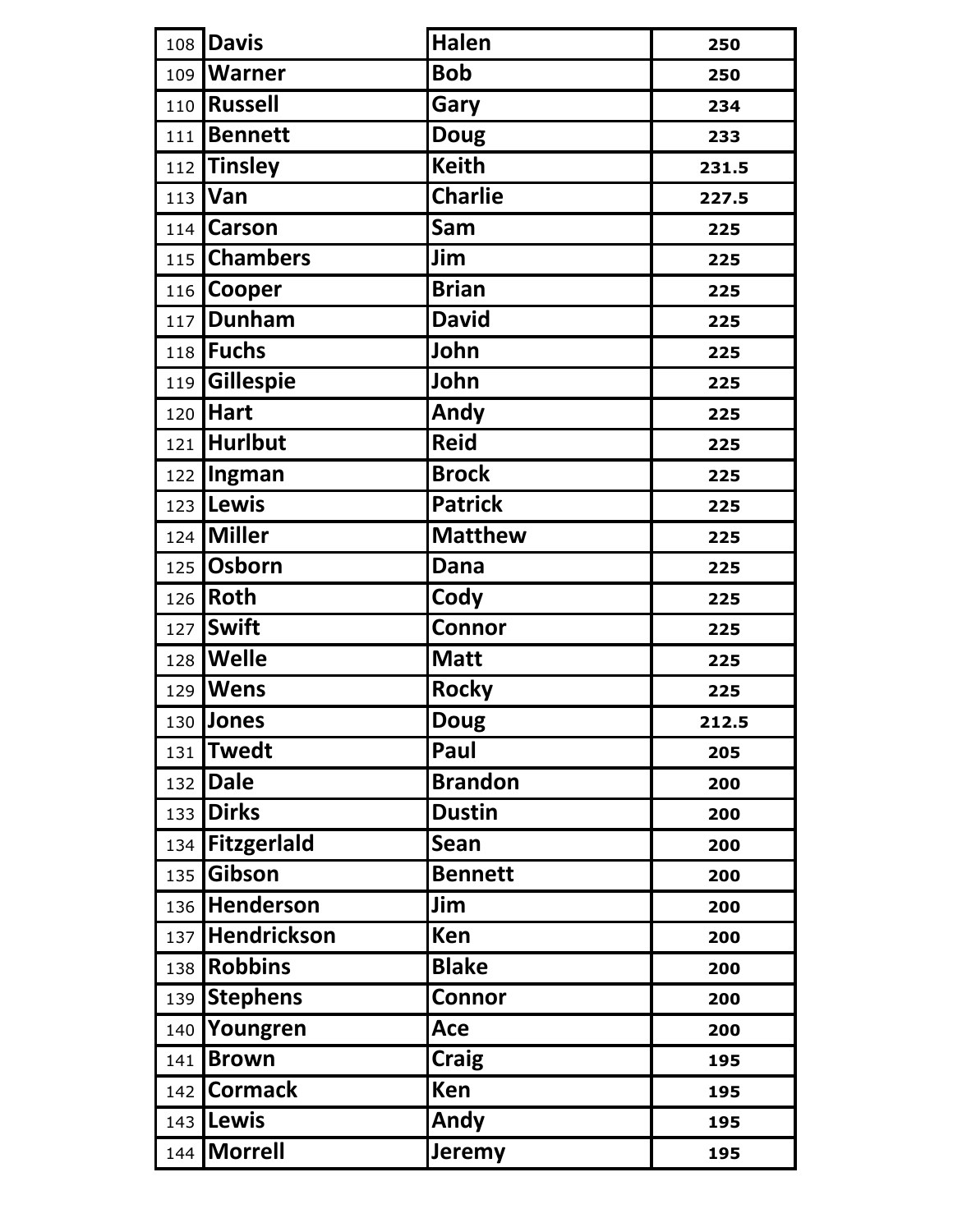|     | 145 Reeve                 | <b>Jackson</b>   | 195   |
|-----|---------------------------|------------------|-------|
| 146 | <b>Sedgwick</b>           | <b>Doug</b>      | 195   |
| 147 | <b>Brown</b>              | <b>Conrad</b>    | 190   |
|     | 148 Carpenter             | Curt             | 190   |
|     | $\overline{149}$ Langness | <b>Preston</b>   | 190   |
|     | 150   Lloyd               | <b>Dylan</b>     | 190   |
| 151 | <b>Stuart</b>             | <b>Brian</b>     | 190   |
|     | 152 <b>Weese</b>          | Paul             | 190   |
|     | 153 Brown                 | <b>Jeff</b>      | 180   |
|     | 154 Coghill               | <b>Mark</b>      | 180   |
|     | 155 Sothy                 | <b>Carson</b>    | 175   |
| 156 | Galvin                    | Jeremy           | 165   |
| 157 | Hoagland                  | Paul             | 165   |
|     | 158 Cribby                | Ed               | 156.5 |
|     | 159 Elsbree               | Randy            | 156.5 |
|     | 160 Kurtz                 | <b>Kevin</b>     | 156.5 |
|     | $161$ Laik                | <b>Micheal</b>   | 156.5 |
|     | 162 McManus               | Luke             | 156.5 |
|     | 163 Allen                 | Josh             | 150   |
|     | 164 Anderson              | <b>Jeff</b>      | 150   |
|     | 165 Anderson              | <b>Steven</b>    | 150   |
|     | 166 Anderson              | Sean             | 150   |
|     | 167 Arnold                | <b>Chuck</b>     | 150   |
| 168 | <b>Bailey</b>             | <b>Craig</b>     | 150   |
| 169 | <b>Bell</b>               | <b>Russ</b>      | 150   |
| 170 | <b>Boris</b>              | <b>Kevin</b>     | 150   |
| 171 | <b>Bozett</b>             | <b>Brad</b>      | 150   |
|     | 172 Bratt                 | <b>Alex</b>      | 150   |
| 173 | <b>Bratt</b>              | <b>Mike</b>      | 150   |
| 174 | <b>Brown</b>              | <b>Kelly</b>     | 150   |
|     | 175 Cameron               | <b>MacKenzie</b> | 150   |
| 176 | <b>Cawdery</b>            | <b>Micah</b>     | 150   |
| 177 | <b>Conrardy</b>           | <b>Daniel</b>    | 150   |
|     | 178 Cooke                 | <b>Tim</b>       | 150   |
|     | 179 Crandall              | <b>Corey</b>     | 150   |
| 180 | <b>Dudley</b>             | John             | 150   |
|     | 181 Edelman               | <b>Steve</b>     | 150   |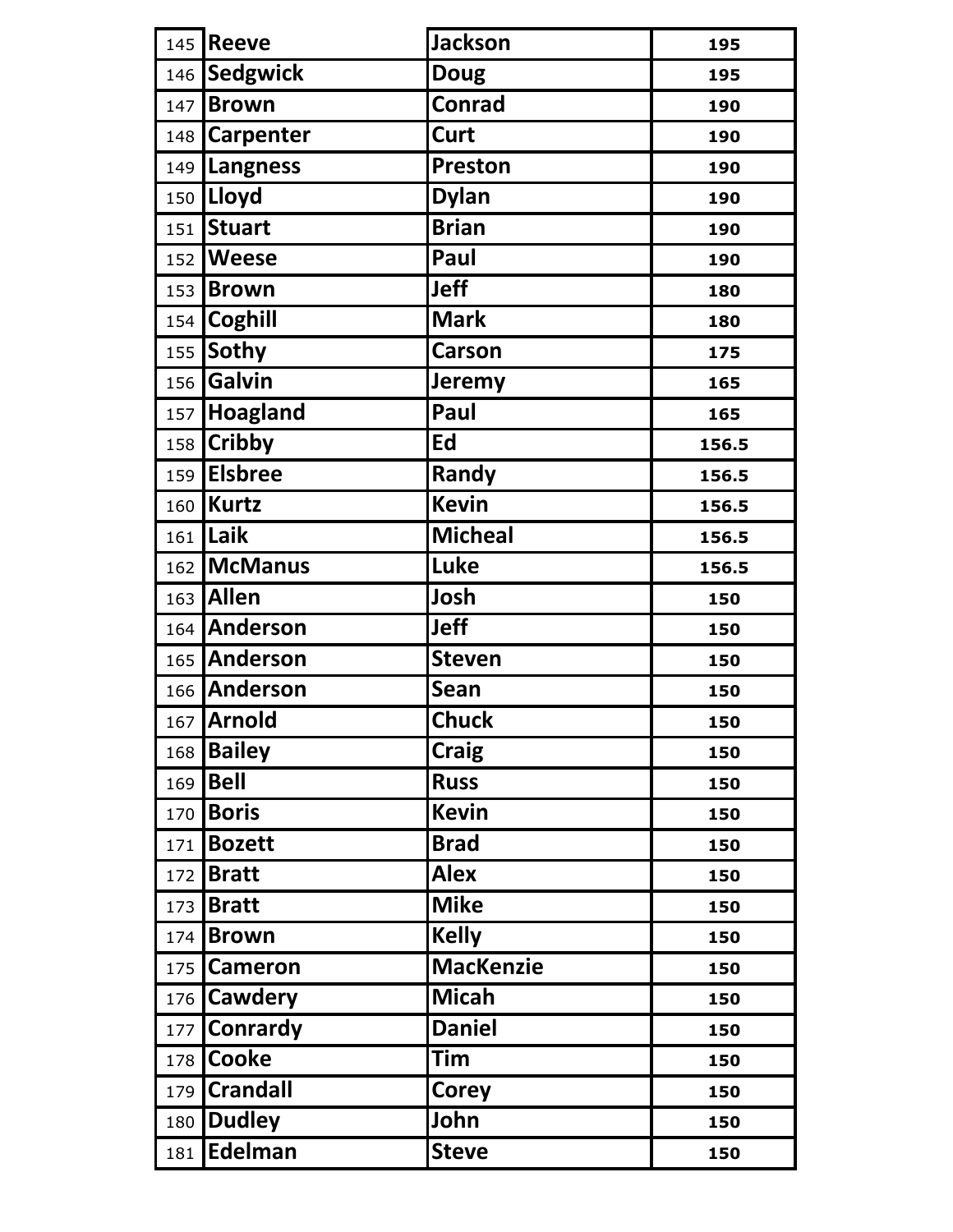|     | 182 Edweards    | <b>Thomas</b>  | 150 |
|-----|-----------------|----------------|-----|
|     | 183 Franco      | Julian         | 150 |
|     | 184 Goodwin     | Don            | 150 |
|     | 185 Hartman     | Rob            | 150 |
|     | 186 Heintz      | <b>Jeppe</b>   | 150 |
| 187 | <b>Ivelia</b>   | <b>Adam</b>    | 150 |
|     | 188 Johnson     | lan            | 150 |
|     | 189 Johnson     | Justin         | 150 |
|     | 190 Johnson     | <b>Todd</b>    | 150 |
| 191 | <b>Kephart</b>  | <b>Andrew</b>  | 150 |
|     | 192 Knight      | Josh           | 150 |
| 193 | <b>Kopak</b>    | <b>Jacob</b>   | 150 |
| 194 | <b>Kubossek</b> | <b>Mike</b>    | 150 |
|     | 195 Larson      | Zach           | 150 |
|     | 196 Lawson      | <b>Cliff</b>   | 150 |
|     | 197   LeDuc     | <b>Braden</b>  | 150 |
|     | 198 Lee         | <b>Turner</b>  | 150 |
|     | 199 Linson      | <b>Jared</b>   | 150 |
|     | 200 Linson      | <b>Scott</b>   | 150 |
| 201 | <b>McMahon</b>  | <b>Jeff</b>    | 150 |
|     | 202 Orr         | <b>Keith</b>   | 150 |
|     | 203   Palmer    | <b>Chase</b>   | 150 |
|     | 204   Palmer    | <b>Spencer</b> | 150 |
|     | 205 Pate        | Rob            | 150 |
|     | 206 Piner       | Don            | 150 |
|     | 207 Pollock     | Sean           | 150 |
|     | 208 Power       | <b>Todd</b>    | 150 |
|     | 209 Reece       | <b>Ben</b>     | 150 |
|     | 210 Russell     | <b>Casey</b>   | 150 |
|     | 211 Sawyer      | Rob            | 150 |
|     | 212 Seguin      | <b>Martin</b>  | 150 |
| 213 | <b>Smith</b>    | Tim            | 150 |
|     | 214 Spencer     | William        | 150 |
|     | 215 Springer    | Jason          | 150 |
| 216 | <b>Stewart</b>  | <b>Damon</b>   | 150 |
|     | 217 Woodley     | <b>Corey</b>   | 150 |
|     | 218 Bonorden    | Tom            | 93  |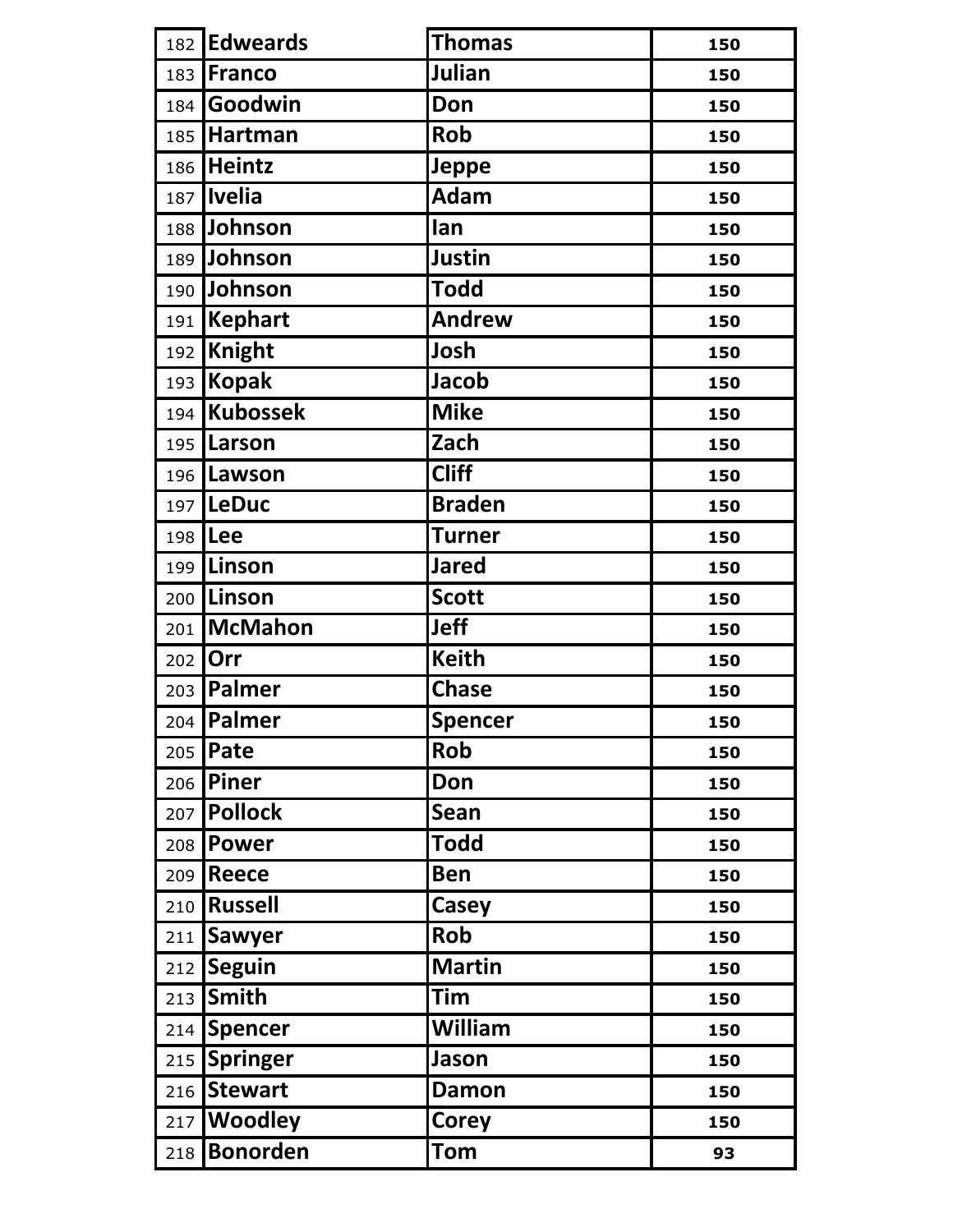|     | 219 Hammertrom      | <b>Erik</b>    | 93   |
|-----|---------------------|----------------|------|
|     | 220 Mutcheson       | Joey           | 93   |
| 221 | Mutcheson           | <b>Palmer</b>  | 93   |
|     | 222 <b>White</b>    | Pat            | 93   |
|     | 223 Francis         | <b>Michael</b> | 91.5 |
|     | 224 Schulte         | <b>Jerry</b>   | 91.5 |
|     | 225 Adler           | <b>Greg</b>    | 75   |
|     | 226 Anderson        | <b>Jake</b>    | 75   |
| 227 | <b>Bayless</b>      | <b>Mike</b>    | 75   |
| 228 | <b>Bennett</b>      | <b>Ried</b>    | 75   |
| 229 | <b>Bevens</b>       | <b>Jacson</b>  | 75   |
|     | 230 <b>Bonfilio</b> | <b>Brodie</b>  | 75   |
| 231 | <b>Britton</b>      | <b>Chris</b>   | 75   |
| 232 | <b>Brownell</b>     | <b>Mark</b>    | 75   |
|     | 233 Buse            | <b>Derrek</b>  | 75   |
| 234 | <b>Calderon</b>     | Tom            | 75   |
| 235 | <b>Card</b>         | <b>Steve</b>   | 75   |
|     | 236 Carter          | Adam           | 75   |
| 237 | <b>Christie</b>     | <b>Caleb</b>   | 75   |
| 238 | <b>Christie</b>     | <b>Lucas</b>   | 75   |
| 239 | <b>Cooley</b>       | <b>Shad</b>    | 75   |
| 240 | <b>Coombs</b>       | <b>Michael</b> | 75   |
|     | 241 Coons           | Guy            | 75   |
|     | 242 Czarnekci       | Dan            | 75   |
|     | 243 Dalgliesh       | Homer          | 75   |
|     | 244 Dibble          | <b>Bob</b>     | 75   |
|     | 245 Emerson         | Jim            | 75   |
|     | 246 Erickson        | Phil           | 75   |
|     | 247   Ferrier       | <b>Craig</b>   | 75   |
|     | 248 Funai           | <b>Parker</b>  | 75   |
| 249 | <b>Guess</b>        | Del            | 75   |
|     | 250 Hagan           | <b>Steve</b>   | 75   |
|     | 251 Halverson       | <b>Brian</b>   | 75   |
|     | $252$ Hannah        | <b>Spencer</b> | 75   |
|     | 253 Hardwick        | <b>Dylan</b>   | 75   |
|     | 254 Heinitz         | John           | 75   |
|     | 255 Hennigs         | <b>Donny</b>   | 75   |